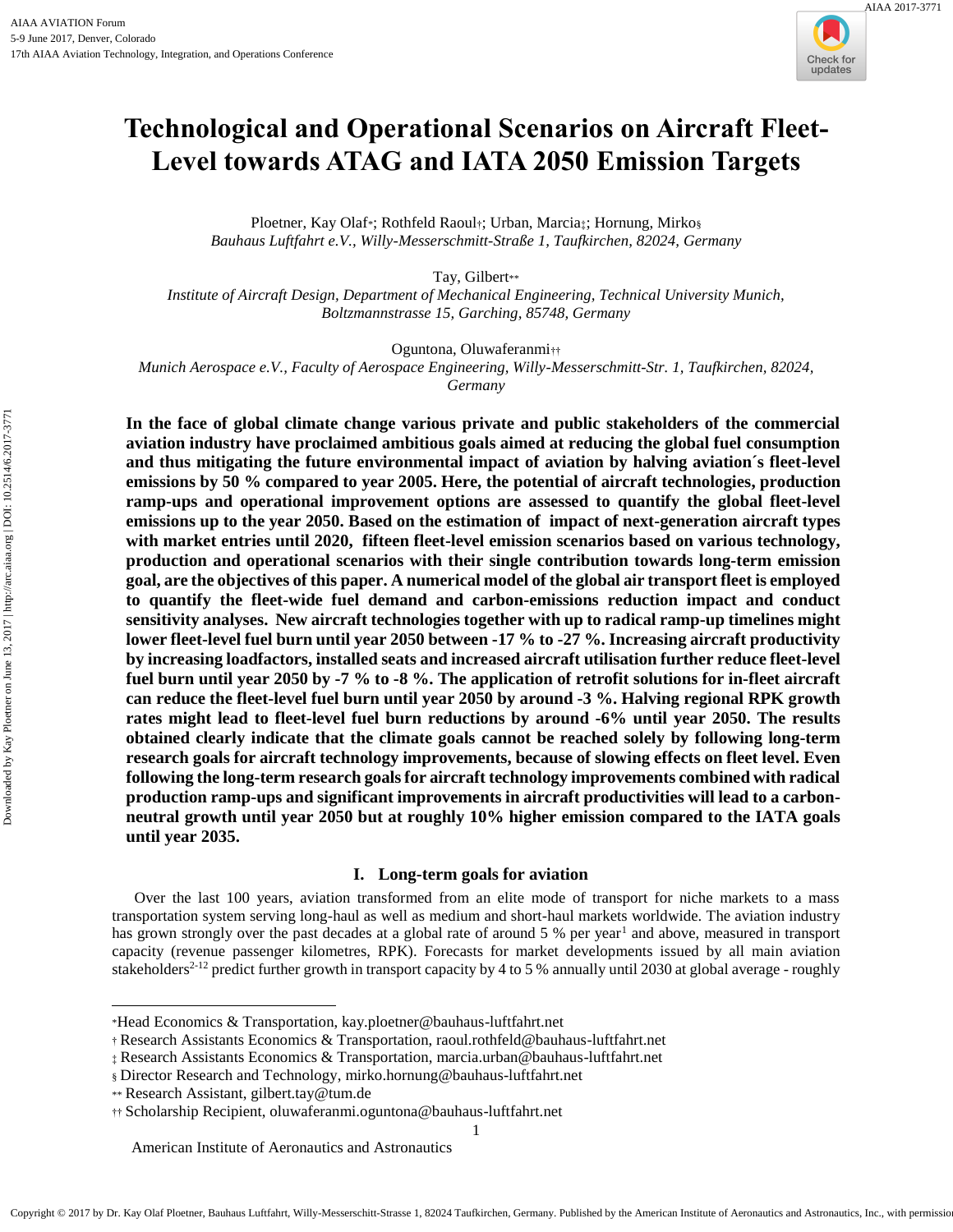translating into doubling of transport capacity by 2030 compared to today. Particularly high growth rates, partly surpassing 6 % per year, are expected for emerging countries, for example in the Asia-Pacific region, driven by the transition to middle- or even high-income countries with a growing middle class and the associated changes in travel behaviour<sup>13</sup>. Within the context of this rapid growth, environmental awareness of societies and general actions to mitigate global climate change have led various institutions and stakeholders to formulate and proclaim aspirational, partially non-binding quantitative goals for limiting greenhouse gas emissions (GHG) of the future global air transport fleet. Among these institutions are the International Civil Aviation Organization (ICAO)<sup>14</sup>, the International Air Transport Association  $(IATA)^{15}$ , the Air Transport Action Group  $(ATAG)^{16}$  and the European Union  $(EU)^{17}$ . The most prominent and frequently cited targets addressing the emission quantities of carbon dioxide ( $CO<sub>2</sub>$ ) at global aircraft fleet level have been published by IATA and ATAG and comprise three major items:

- (1) Fleet-wide efficiency improvement of 1.5 % annually from the present until 2020
- (2) Cap of CO<sup>2</sup> emissions from 2020 onwards ("carbon-neutral growth") enabled by market-based measures
- (3) Halving of the global fleet's overall  $CO<sub>2</sub>$  emission quantities by 2050 relative to 2005 levels

At aircraft level, the EU envisages in its long-term research agenda<sup>17</sup>, a reduction of  $CO<sub>2</sub>$  emissions by 75 % compared to typical aircraft in service in the reference year 2000. The EU targets are considered as being on an equal footing with those announced by  $ICAO^{14}$ ,  $IATA^{15}$ , and the U.S. National Aeronautics and Space Administration  $(NASA)^{18}$ , levelling the long-term research goals for aircraft technologies. Technology goals for  $CO_2$  emissions, as originally defined in Vision 2020<sup>19</sup> and AGAPE 2020<sup>20</sup>, were categorised into airframe, propulsion and other areas like air traffic management (ATM) and airline operations. Up to the year 2035, a 60 % reduction in fuel burn and  $CO<sub>2</sub>$ emissions per RPK is to be achieved, and a 75 % reduction in  $CO<sub>2</sub>$  emissions is set as a target for the year 2050, relative to technology standards of the reference year 2000.

## **A. Short-to-medium term developments in aviation**

Besides these long-term research goals to reduce the ecological footprint at aircraft level, aircraft manufacturers are continuously updating their current product portfolio with completely new aircraft programmes and performance improvement packages for existing product lines. Over the last 10 to 15 years, a strong focus, and hence competition, was set on new long-haul aircraft programmes like Airbus A380, Boeing 787, Boeing 747-8, and Airbus A350, which entered the markets in 2005, 2011, 2012 and 2014, respectively. A block fuel reduction of the Boeing 787 compared to its predecessor – the Boeing 767 – of around 20 % was achieved<sup>21</sup>. For the Airbus A350, a 25 % block fuel reduction compared to the current Boeing 777 family is claimed<sup>22</sup>. Besides new aircraft programmes, both Airbus and Boeing will also improve their existing A330 and 777 programmes by more efficient wing designs and incorporating latest available engine technologies, resulting in the Airbus A330neo (new engine option) and Boeing 777-X family (incl. 777-8/9), achieving block fuel reductions between 13% and 20 %.



**Figure 1: Next-generation aircraft types and associated gains in fuel efficiency <sup>23</sup> launched until 2017**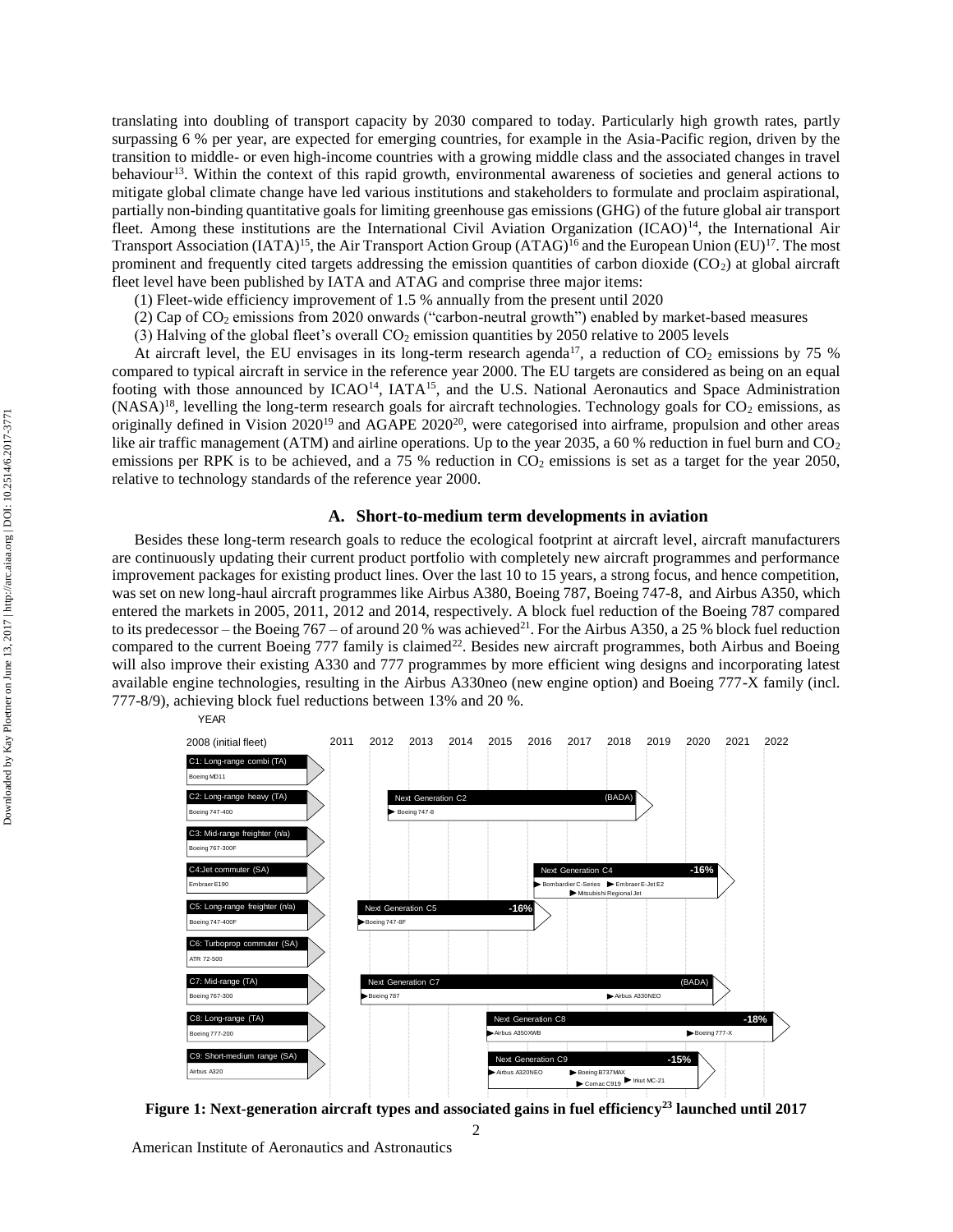For the short-haul markets, the availability of the Geared Turbofan engine technology, offering promising fuel burn reductions of around 15 %<sup>24</sup>, led to several launches of new programmes like Bombardier's CSeries or existing aircraft programmes like Airbus' A320 and Boeing's 737 families being updated with this latest engine technology.

However, despite these substantial efforts to develop new or upgraded aircraft programmes in order to increase fuel efficiency, it is obvious that the target of carbon-neutral growth from 2020 onwards will not be met. Today, more than 14,000 single-aisle aircraft are operating, and a growth to over 30,000 aircraft within the next 20 years is expected<sup>25</sup>. Even at current highest production rates of around 120 aircraft per month for Airbus A320 and Boeing 737 single-aisle aircraft families, the rate of market penetration of new and more efficient aircraft is slowing down the achievement of overall ambitious emission reduction targets on fleet level.

#### **II. Review of Aviation Fleet-Level Emission Scenarios**

Several studies have investigated scenarios of future fleet-level emissions at different geographical scales, time horizons, considering fuel life-cycle emissions and/or full-flight emissions.

Dray et al.<sup>26</sup> investigated the effect of global emissions trading on global aviation demand and emissions using the Aviation Integrated Model (AIM). Three scenarios were used, combined differently with five stringency levels of atmospheric CO<sup>2</sup> stabilization, each with an associated carbon price. Main differences in the scenarios are in global distribution of GDP per capita growth and in oil and carbon prices, with carbon prices directly affected by the level of stringency simulated. Main fuel reduction options are the open rotor technology assumed to enter the fleet in 2020 and biomass-derived synthetic jet fuel, in a 20% blend with Jet A, also assumed to be available from 2020. Other mitigation options were incorporated, like winglets as aircraft retrofit option which has a low effect on global emissions. Also, air traffic management (ATM) improvement was assumed to be non-optional, resulting in a 4% decrease in total global fuel burn. Furthermore, engine upgrade kits were assumed to have low adoption rates.

By 2050, their result reveals that aviation-related  $CO<sub>2</sub>$  emissions may range from double the 2005 level (under the most stringent atmospheric  $CO_2$  stabilization target of 450 ppm) to five times the 2005 levels (when no emissions trading took place). The authors found out that the adoption of new technologies in response to increased carbon costs resulted in approximately two-third of the total emissions reductions while the last third was a result of demand reduction. The open rotor as a new technology option was particularly incorporated into the fleet in scenarios with high oil prices in order to save total fuel and carbon costs. On the other hand, biofuels, assumed to be priced at similar prices or higher than Jet A, were incorporated into the fleet in high stringency scenarios. The functionality of the emissions trading scheme is such that the expected increase in aviation  $CO<sub>2</sub>$  will be offset by reductions in emissions from other sectors.

Owen et al.<sup>27</sup> developed aviation emission scenarios to 2050 that were designed to interpret the IPCC storylines under four main families A1B, A2, B1 and B2 with a further outlook to 2100. Additionally, a scenario was developed assuming the ambitious technology targets of ACARE would be achieved. Scenarios were defined assuming that political and societal factors affect future travel both globally and with different regional impacts. Aircraft added to the fleet after the base year (e.g. B787, A380) in order to replace retired older aircraft were estimated with about 20% fuel efficiency such that a fleet-wide efficiency improvement of approximately 1% year<sup>-1</sup> from 2000 up to 2020 was estimated. Beyond 2020, ACARE technology goals and ICAO's Committee on Aviation Environmental Protection (ICAO/CAEP) long term technology goals (LTTG) were used in the scenarios.

Their work was implemented using the Future Aviation Scenario Tool (FAST model). This global model of aircraft movements and emissions has a baseline year of 2000 and combines a global aircraft movement's database of scheduled and non-scheduled air traffic with data on fuel flow provided by a separate commercial aircraft performance tool *PIANO*. They normalized the CO<sub>2</sub> emissions in the base year to the IEA total aviation fuel sales figure of 214 Mt/year, to account for previous differences in the emissions estimate due to assumption of great circle distances and the difficulty in estimating military emissions. Until the year 2020, traffic growth rate projection of ICAO/CAEP (4.3% annual average) was used; whereas, traffic demand for each scenario was calculated using global GDP growth as the main driver, in addition to relative maturity of aviation demand in the regions. Their result shows that aviation emissions grow from 2000 to 2050 by a factor of one and a half (with fuel efficiency improvement of 2.1% per year between 2020 and 2050) and three and a half (with fuel efficiency improvement of 1% per year between 2020 and  $2050)^{27}$ .

ICAO's CAEP assessed the present and longer-term impact and trends of aircraft noise and engine emissions starting from a base year of 2005 till a target year of 2050<sup>28</sup>. Their study was conducted using United States Federal Aviation Administration's (FAA) Aviation Environmental Design Tool (AEDT), EUROCONTROL's IMPACT and the FAST model. Measures considered to reduce fuel burn include contribution of aircraft technology, improved ATM, and operational improvements resulting from better infrastructure use. The analysis was centered on emissions from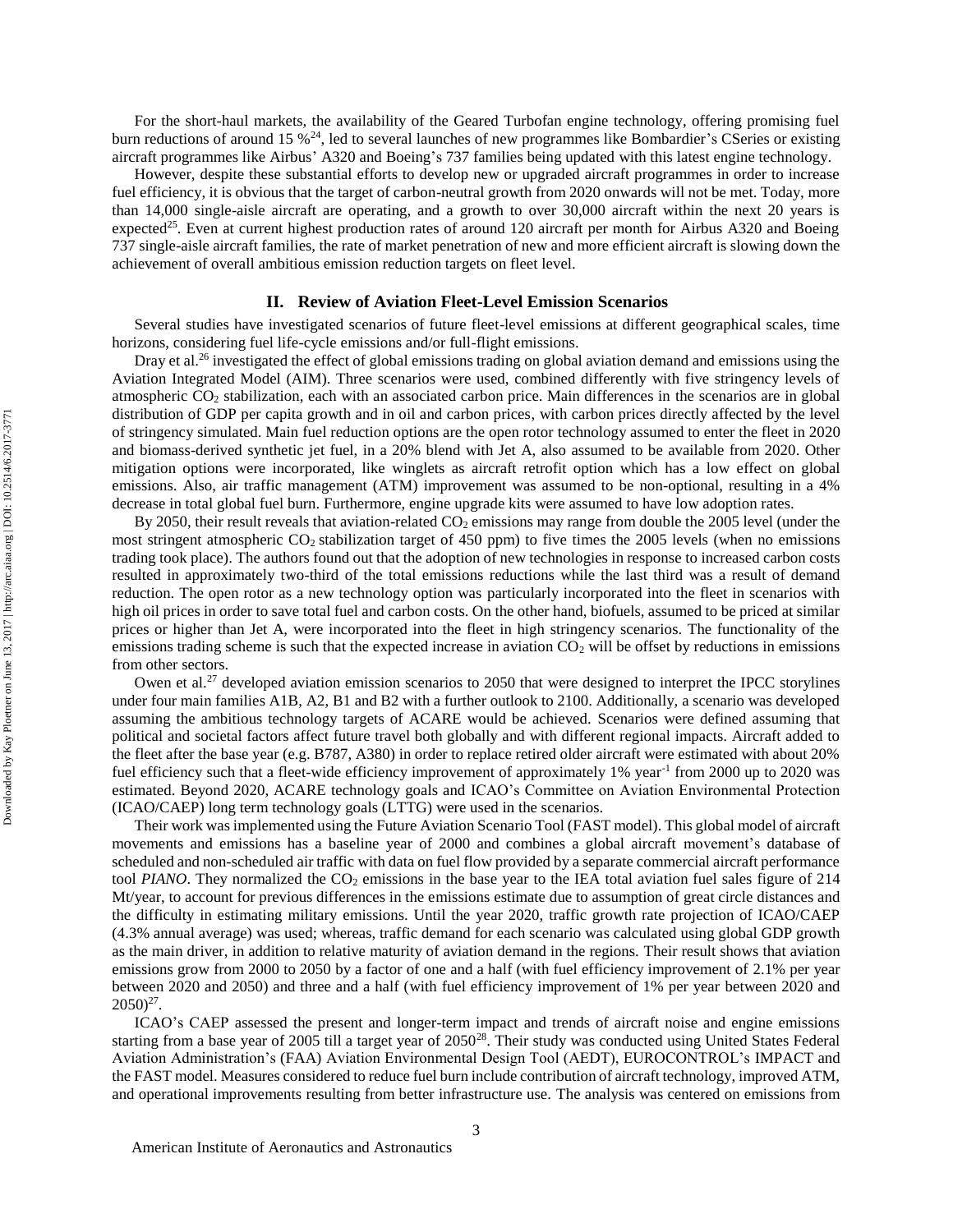international aviation. Given that international and domestic aviation represented 65% and 35% of global aviation traffic in 2010, with projected values of 70% and 30% for  $2050^{28}$ , values of global aviation emissions in 2005 and 2050 were calculated using their results, with the 2005 values extrapolated based on this information.

An RPK annual growth rate of 4.9% between 2010 and 2030 was assumed, with nine scenarios of fuel efficiency improvements developed to simulate the contribution of aircraft technology improvement to emissions reduction. An aircraft fuel efficiency improvement scenario of 1.4% together with ATM and operational improvements resulted in 1039 Mt more CO<sup>2</sup> emission above the net emissions values estimated for 2020. Thus, in order to achieve the carbon neutral growth target as from 2020, the contribution of alternative jet fuels (AJF) from feasible stocks (starchy crops, sugary crops, lignocellulosic crops, oily crops, agricultural residues, forestry residues, waste fats, oils and greases, microalgae, and municipal solid waste) to fuel replacement and GHG trends was investigated. The most effective scenario assumed production ramp ups for AJF in 2050 to completely replace petroleum-derived jet fuel. This scenario resulted in global aviation emission in 2050 growing by a factor of less than one and a half compared to the estimates for 2005.

Hassan et al.<sup>29</sup> proposed a framework to assess the performance of the future NAS under different scenarios that consider varying technology, operation, and biofuel contributions to mitigate the environmental impacts of aviation.

Vehicle performance was determined for different combinations of airframes, engines, and technology packages. Seven vehicle classes of tube and wing aircraft configurations with Geared Turbo fan engine were considered, namely turboprop, regional jet, small single aisle, large single aisle, small twin aisle, large twin aisle and very large aircraft, simulating only domestic operations in the United States. Technology improvements were modeled as continuous improvements in fuel efficiency and thus reduced  $CO<sub>2</sub>$  emissions. The best improvement at aircraft level, the N+3 technology, was to achieve an aircraft fuel consumption reduction of 60% referenced to the B737-800 with CFM56- 7B engines. Scenarios were based on their best estimates of available technology sets within the simulation timeframe without use of biofuels and operational measures. Their study results showed, however, that the carbon-neutral growth goal could be reached using technology improvements, claiming that the goal of reducing  $CO<sub>2</sub>$  emissions in 2050 relative to 2005 values could not be reached by technologies alone. They suggested that operational measures and more biofuels would be needed to fill the remaining gap.

Schilling et al.<sup>30</sup> reported of a study conducted by the German Aerospace Center (DLR) in cooperation with the International Air Transport Association (IATA) to investigate the benefits, challenges and resulting  $CO<sub>2</sub>$  emissions reduction potential at fleet level of three kinds of novel aircraft configurations- a fully-electric aircraft concept, a strutbraced wing with open rotor configuration and a blended wing body configuration; and two sustainable fuel technologies- a sun-to-liquid drop-in fuel, and a liquid non-drop-in fuel. The DLR fleet and fuel forecast tool FFWD<sup>31</sup> was used in forecasting the potential impact of each configuration as well as a combination of the three configurations and excluding potential economically-driven delays such as poor world economics or reluctance to invest in large high-risk projects. The block fuel burn saving potential results bases on assumptions of 100% for universally-electric aircraft assumed to have entry into service (EIS) between 2030 – 2035, 50% for blended wing body aircraft assumed to have EIS at the earliest in 2040, and 29% up to 62% for strut-braced wing with open-rotor having EIS years 2030 and 2045 respectively. Furthermore, an underlying RPK annual growth scenario of 2.0% from 2005-2010, 5.3% from 2010-2020, 4.5% from 2020-2030, 4.0% from 2030-2040, and 3.7% from 2040-2050 was used<sup>29</sup>. By 2050, the result reveals that aviation-related  $CO<sub>2</sub>$  emissions may range from three and a half times (under the baseline scenario) to four and a half times the 2005 levels (with three aircraft configurations considered).

[Table 1](#page-5-0) (overleaf) summarizes the different studies reviewed, the measures of their baseline and strictest scenarios and the respective resulting factors of increase or decrease in the fleet  $CO<sub>2</sub>$  emissions, with estimates given where available. Although these studies involve extensive assumptions on different combinations of future aircraft technologies, alternative fuels, fuel efficiency improvements and operational measures, none of them evaluated these measures in combination with production ramp-up or aircraft productivity measures.

Therefore, all studies showed that available aircraft technology improvements are outpaced by the strong growth in aviation today. The reviewed studies revealed an increase in global emission of a factor of up to 6 for the baseline scenarios in 2005. Assuming future novel and more radical technologies on aircraft level and alternative fuel paths, the studies concluded that global emissions growth can be limited to a factor of 1.5 to 3.5 compared to the 2005 baseline. Only the study of Hassan et al.  $2015^{29}$  calculated a reduction of aviation's emissions in the US to a factor of 0.9 compared to 2006 baseline only enabled by large usage of alternative fuels. Most of the studies do not take into account that future novel and more radical technologies with large  $CO<sub>2</sub>$  emission reduction potentials are still at very low technology readiness levels and hence far from industrial implementation leading to large challenges to the aviation industry in terms of technology maturation, design and development as well as production. Even in the case of a rapid technology maturation, a fleet-wide penetration would require radical production ramp-ups and an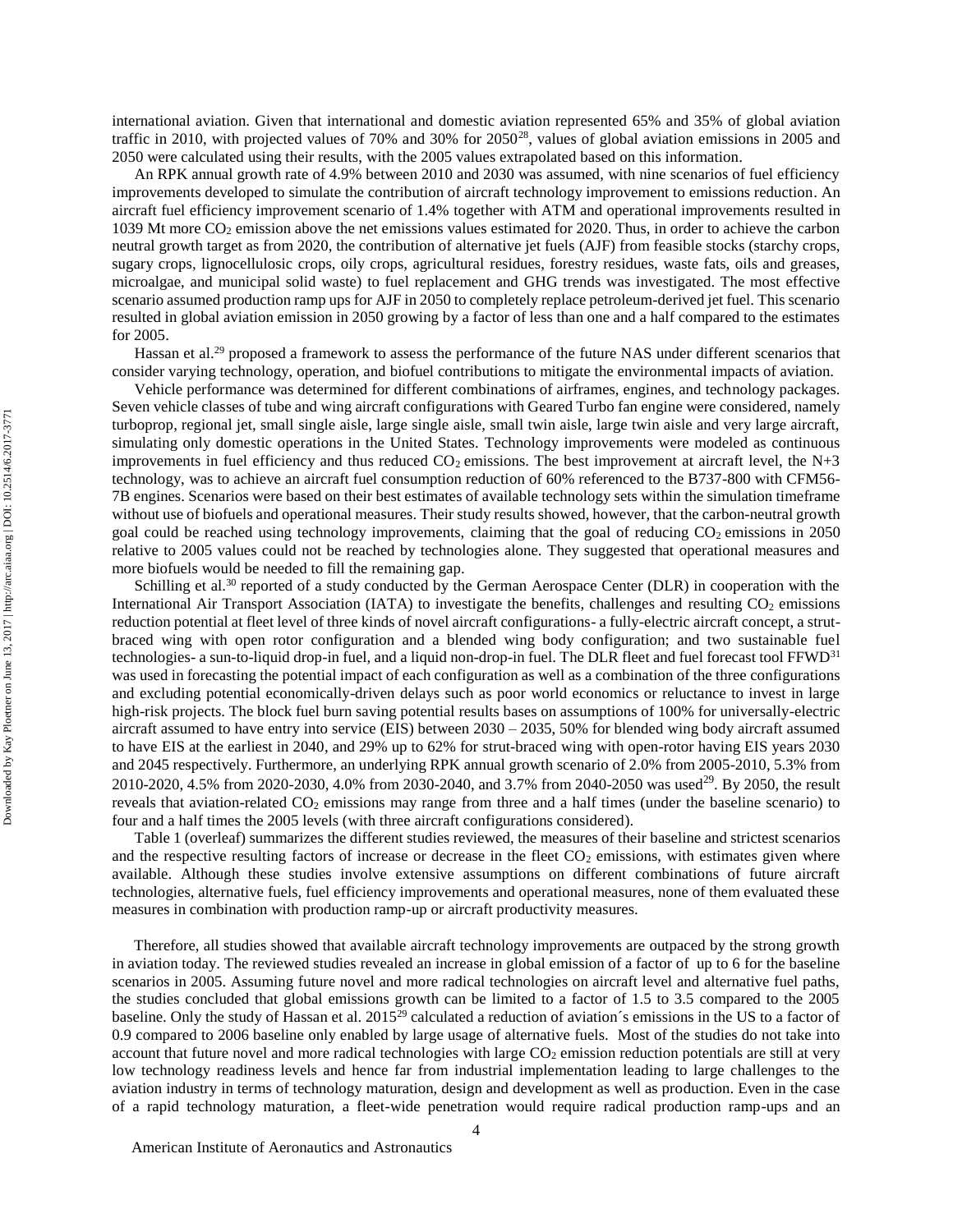aggressive industrialisation strategy for such novel technologies. Therefore, in the following chapter, four different scenarios were defined to quantify the impact of novel technologies, operational improvements, aircraft ramp-up and production scenarios as well as future RPK growth rates.

|                                    |                                                                                                         | <b>Baseline Scenario</b>                                                                                                                  |                                                                                                          | <b>Strictest Scenario</b>                                                                                                                                                                                                                                                                                                                                                  |                                                                                                                    |
|------------------------------------|---------------------------------------------------------------------------------------------------------|-------------------------------------------------------------------------------------------------------------------------------------------|----------------------------------------------------------------------------------------------------------|----------------------------------------------------------------------------------------------------------------------------------------------------------------------------------------------------------------------------------------------------------------------------------------------------------------------------------------------------------------------------|--------------------------------------------------------------------------------------------------------------------|
| <b>Study</b>                       | Base year -<br><b>Target Year</b><br>(Geographic<br>al scope,<br>CO <sub>2</sub><br>estimation<br>type) | <b>Description</b>                                                                                                                        | $CO2$ emissions<br>in target year<br>as factor of<br>base year<br>values<br>(estimates, if<br>available) | <b>Scenario Description</b>                                                                                                                                                                                                                                                                                                                                                | CO <sub>2</sub> emissions<br>in target year<br>as factor of<br>base year<br>values<br>(estimates, if<br>available) |
| Dray et                            | $2005 - 2050$<br>(Global, fuel<br>al. $2010^{26}$ life-cycle<br>CO <sub>2</sub><br>emissions)           | MIT's IGSM<br>scenario, with no<br>emissions trading<br>scheme                                                                            |                                                                                                          | MIT's IGSM scenario of high oil<br>prices and high rates of economic<br>growth in US, western Europe, and<br>low levels of economic growth in the<br>4.8 (3000 Mt) developing world, high carbon prices<br>at high stringency levels (450ppm) of<br>carbon trading. Aircraft technology<br>available in final simulated year are<br>open rotor engine aircraft and biofuel | $2.0(1200 \text{ Mt})$                                                                                             |
|                                    | al. $2010^{27}$ flight $CO2$<br>emissions)                                                              | $2000 - 2050$ Fuel Efficiency<br>Owens et (Global, full-grows at 1% per<br>year from 2000 to<br>2050                                      | 3.5 (2418 Mt)                                                                                            | Aircraft technology available in final<br>simulated year complying with<br>ACARE targets: aircraft fuel<br>efficiency [kg/seat km offered]<br>reduction of 83% compared to base<br>year. Demand growth is slower                                                                                                                                                           | $1.5(1025 \text{ Mt})$                                                                                             |
| <b>ICAO</b><br>2016 <sup>28</sup>  | flight $CO2$<br>emissions)                                                                              | $2005 - 2050$ Fleet renewal. No<br>(Global, full- technology and<br>operational<br>improvement                                            | 6.0<br>(3750 Mt)                                                                                         | Fuel efficiency grows at 1.4% per<br>year. Improved ATM and<br>infrastructure use, petroleum-based jet<br>fuel completely replaced by alternative<br>jet fuel                                                                                                                                                                                                              | 1.4 $(940 \text{ Mt})$                                                                                             |
| Hassan<br>et al.<br>$2015^{29}$    | $2006 - 2050$<br>(USA, full-<br>flight $CO2$<br>emissions)                                              | Business as usual,<br>no new technology<br>introduced                                                                                     | 1.9                                                                                                      | Aircraft technology available in final<br>simulated year complying with<br>CLEEN, ERA and FW program<br>targets of aircraft fuel consumption<br>reduction of 60% compared to B737-<br>800 with CFM 56-7B engines                                                                                                                                                           | 0.9                                                                                                                |
| Schilling<br>et al.<br>$2016^{30}$ | 2005-2050<br>(Global, full- development<br>flight $CO2$<br>emissions)                                   | Global aircraft fleet<br>and fuel<br>consumption<br>considering only<br>evolutionary<br>technologies as<br>detailed by IATA <sup>31</sup> | 4.5                                                                                                      | Electric Aircraft + Strut-braced wing +<br>Blended wing body                                                                                                                                                                                                                                                                                                               | 3.5                                                                                                                |

## **Table 1. [Summary of considered technological and operational cases:](#page-5-0) Baseline and Strictest Scenario Assumptions and CO<sup>2</sup> Emissions Results from Studies Reviewed**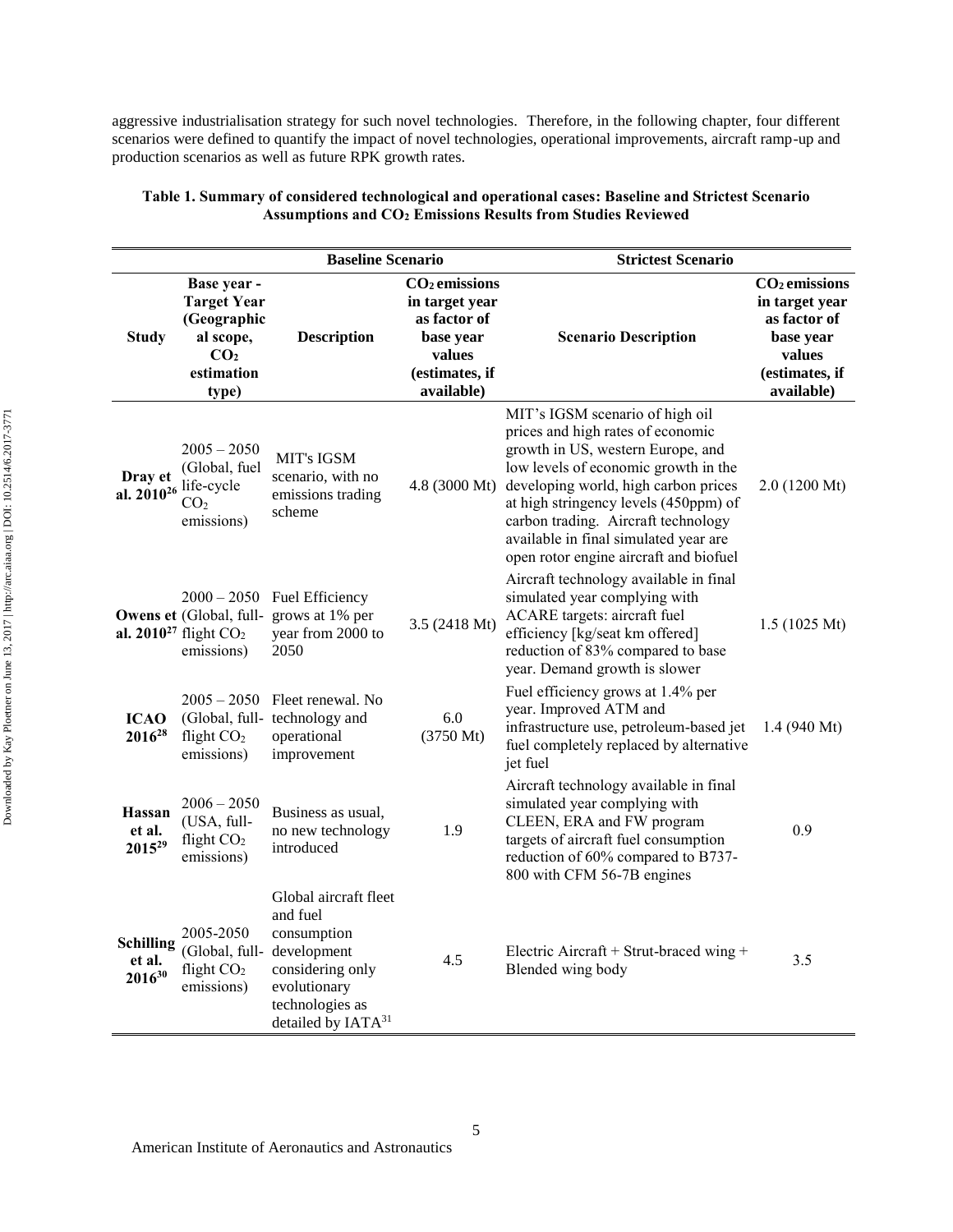#### **III. Technological and Operational Scenarios on Aircraft Fleet-Level**

To be able to quantify the effectiveness of various technological and operational improvement on global emissions in 2050 as well as cumulative global emissions up to the year 2050, scenarios were defined taking aircraft technologies and configurations, aircraft production ramp-ups, aircraft productivities, RPK growth changes and retrofit options similar to Dray et al. $26$  into account.

For aircraft technologies and configurations, three cases were setup taking fuel reductions on aircraft level into account. In the first case (1.1), it is assumed that the aviation industry can develop and deliver new aircraft following the SRIA goals of -43% fuel burn reduction of all new aircraft with EIS between 2020 and 2035, -60% fuel burn with EIS between 2035 and 2050. In Case 1.2, only a -22% fuel burn reduction ( $\sim$ 50% shortfall due to no new A/C programs) for aircraft between 2020 and 2035 are assumed taking into account that most of the current aircraft programs will be upgraded by re-engined, re-winged options<sup>32</sup>. Between 2035 and 2050, it is assumed that aviation industry can deliver a 60% fuel reduction for all aircraft programs. In Case 1.3, shortfalls in block fuel reductions on aircraft level until 2050 are assumed incorporating block fuel results for future short and long-haul conventional aircraft up to year 2050<sup>33</sup> without any radical new aircraft technologies like hybrid-propulsion or novel airframe morphologies.

Possible effects of new aircraft technologies on their market penetration are captured by three different aircraft production ramp-up cases. For this study, production rates and production increases of current aircraft programs following an analysis of Leeham<sup>34</sup> until year 2020 were used, after 2020 it is assumed that aircraft production increases with RPK growth. In Case 2.1, it is also assumed that new aircraft programs will follow current ramp-up timelines as seen for the B787 or A350XWB of six years<sup>35</sup> from first delivery to full-production. In Case 2.2, all new aircraft programs will face more ambitious ramp-up timelines resulting in timelines of 3 years until full production. In Case 2.3 all new aircraft programs will have a radical ramp-up timeline of one year to full production.

Besides the aircraft technologies and production capabilities, also possible emission reduction options on an operational level like aircraft productivity were analysed. In Case 3.1, the average loadfactor is increase to 95% (from 80.4% in 2015 <sup>36</sup>) in three different timelines (see also scenario descriptions). In Case 3.2, the average number of installed seats is increased by 10% for all aircraft programs taking additional fuel burn into account. In Case 3.3, the average aircraft utilization (measured by number of flights per years) is increased by 10%.

In Case 4, regional RPK growth rates inside EU, North America and Asia are halved from 2017 until 2050 using initial growth rates provided by Boeing<sup>25</sup> until year 2035 with the assumption of unchanged growth rates until year 2050. In Case 5, fuel reduction retrofit solutions with a 4% block fuel reduction for in-fleet aircraft are modelled. A full market penetration of all in-service aircraft is assumed within eight years following conventional heavy maintenance timeframes.

<span id="page-5-0"></span>

| Category                                     | <b>Input for Fleet Simulation Framework</b>                                                                                                                                                              |
|----------------------------------------------|----------------------------------------------------------------------------------------------------------------------------------------------------------------------------------------------------------|
|                                              | Case 1.1: -43% fuel burn of all new aircraft with EIS between 2020 and 2035, -60% fuel burn<br>of all new aircraft with EIS between 2035 and 2050                                                        |
| Aircraft technologies $\&$<br>configurations | Case 1.2: -22% ( $\sim$ 50% shortfall due to no new A/C programs) fuel burn of re-engined, re-<br>winged A/C between 2020 and 2035, -60% fuel burn of all new aircraft with EIS between<br>2035 and 2050 |
|                                              | Case 1.3: -22% ( $\sim$ 50% shortfall due to no new A/C programs) fuel burn of re-engined, re-                                                                                                           |
|                                              | winged A/C between 2020 and 2035, -48% ( $\sim$ 20% shortfall) fuel burn of all new aircraft with<br>EIS between 2035 and 2050                                                                           |
| Aircraft production ramp-up                  | Case 2.1: New aircraft programs with current ramp-up timelines of six years (status quo)                                                                                                                 |
|                                              | Case 2.2: New aircraft programs with ambitious ramp-up timelines within three years                                                                                                                      |
|                                              | Case 2.3: New aircraft programs with radical ramp-up timelines of one year to full production                                                                                                            |
| Aircraft productivity                        | Case 3.1: Increase of average load factor to 95%                                                                                                                                                         |
|                                              | Case 3.2: Increase of average number of installed seats by 10%                                                                                                                                           |
|                                              | Case 3.3: Increase of average aircraft utilization by 10%                                                                                                                                                |
| Change of RPK growth rates                   | Case 4: Reduction of regional RPK growth rates (e.g. inside EU, North America and Asia) of                                                                                                               |
|                                              | 50%                                                                                                                                                                                                      |
| Fuel reduction retrofit                      | Case 5: Application of retrofit solution for in-fleet aircraft from 2008 until last retired $A/C$ from                                                                                                   |
| solutions for in-fleet aircraft              | initial fleet                                                                                                                                                                                            |

#### **Table 1. Summary of considered technological and operational cases**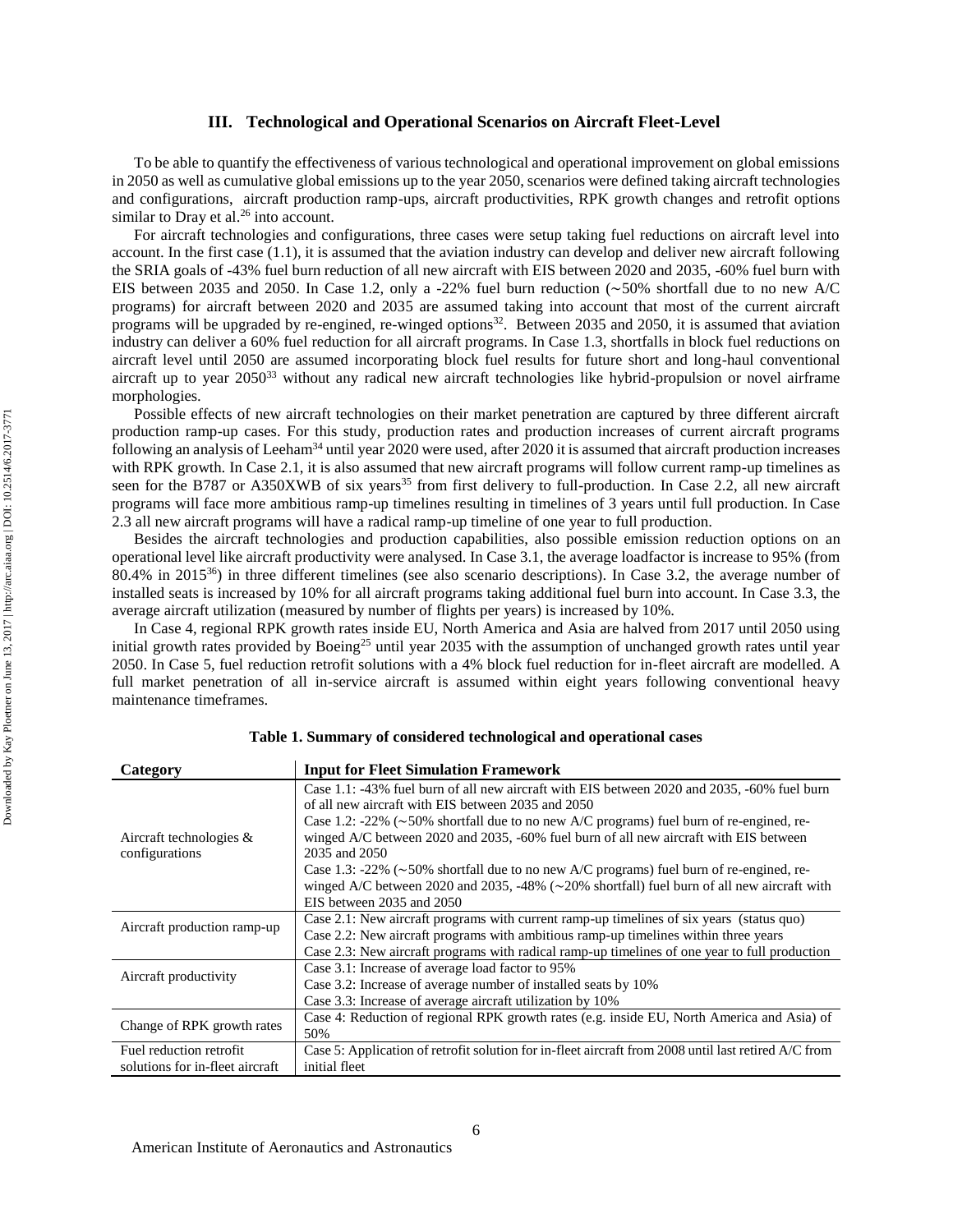Given the goals of this paper, a simplistic comparison of the performance of current and next-generation aircraft types at a single-mission level is insufficient. Instead, fleet-wide effects resulting from the phase in and decommissioning processes of aircraft types that enter the global fleet at a certain moment in the future have to be taken into account. Once a new type has reached technological maturity for commercial operations with an airline, it will not simply replace all of the corresponding older types at once but gradually replace these aircraft and, in this way, replenish the airline's fleet. In order to capture the integration and penetration effects of the next-generation aircraft and technologies, the "Fleet System Dynamics Model (FSDM)" has been developed and further extended<sup>37,38,</sup> <sup>39</sup>. The fundamental functioning of this model has been derived from the "macro" or "top-down" approach to fleet planning that is based on a relatively high-level aggregated analysis<sup>39,40</sup>. The FSDM translates air traffic market data (e.g., growth rates in different regional markets, payload factors, and aircraft production rates) into quantitative data that addresses the future fleet size, composition, and age distribution. This is achieved through the simulation of the global aircraft commissioning, operations, and retirement procedures for distinct world regions and at a global level as a function of time.

#### **A. FSDM: Overview**

The FSDM is divided into two model components: the air transport fleet model and the air transport network model. The former dynamically determines the size and structure of the global fleet of commercial transport aircraft on a year-by-year basis. The time-step used in the model is hence one year. The latter defines the air routes that interconnect intra- and intercontinental air traffic markets with each other to form and represent the global network of air transport routes on which the air transport fleet operates. The macro approach to fleet planning underlying the FSDM has two decisive consequences for the basic functioning of the model: (1) For each year of simulation, the model requires a target amount of ASKs and ATKs, or alternatively, a target amount of RPKs and RTKs along with load factor data, in order to determine the "capacity gap," which in turn stipulates the amount of new aircraft units to be added to the fleet. For each year of simulation, the model hence determines the fleet that is required to deliver a certain transport performance. (2) The user must initialize the model by defining a start year of simulation along with an initial fleet of aircraft (including a definition of the fleet size, composition, and age distribution) as well as the initial transport supply that this fleet must deliver. To capture the dynamic evolution of the global air transport fleet, the FSDM uses the principles of System Dynamics<sup>41</sup>. In particular, interdependent stocks and flows are utilized to capture the dynamics of the fleet evolution as a function of time. The fleet (stock) is essentially determined by two flows, the 'Aircraft introduction'-inflow and the 'Retire aircraft'-outflow. The 'Aircraft introduction'-inflow is aimed at delivering new aircraft to the fleet, depending on the growth rates of air traffic defined by the user. In addition, it is constrained by both the availability of aircraft (in terms of whether or not a particular type of aircraft is being produced in a specific year of simulation) and the capability of the aircraft manufacturers to deliver the amount of aircraft units required. The 'Retire aircraft'-outflow is determined by an FESG-based aircraft retirement model<sup>42</sup> that is a part of the FSDM using aircraft-specific survival curves. Given an initial age distribution of the fleet, the model will apply predefined survival curves to the various types of aircraft simulated by the model to statistically determine the amount of aircraft to be retired in each year of simulation.

#### **B. Model assumptions and limitations**

This section presents the various underlying model assumptions and limitations employed in the FSDM. Randt<sup>46</sup> similarly employed most of these in his work. Some assumptions however, have been further developed here to increase model fidelity.

*1. Airline competition:* Commercial aviation is an industry sector that is strongly characterized by competition among airlines courting passengers at a local, regional, and global level. However, the modelling of airline competition requires profound economic understanding and modelling capability that was not available during the work of this paper. As a result, similar to the work of Tetzloff and Crossley<sup>34</sup>, the model simulates "one benevolent, monopolistic airline" that exists to meet all transport demand worldwide.

*2. Fleet allocation:* Usually, airlines will assign their fleets to a route network in a way to maximize profit. Profit maximization is then used as the objective function required for solving the "Fleet Assignment Problem (FAP)"<sup>44</sup>. The simulation of the model in the absence of airline competition uses a fuel burn optimization function instead of profit maximization. Hence, the FSDM assigns aircraft to the route network in order to minimize the total fleet fuel consumption. This ensures consistency with the other model assumptions and at the same time enables the simulation and development of a fuel-optimal fleet.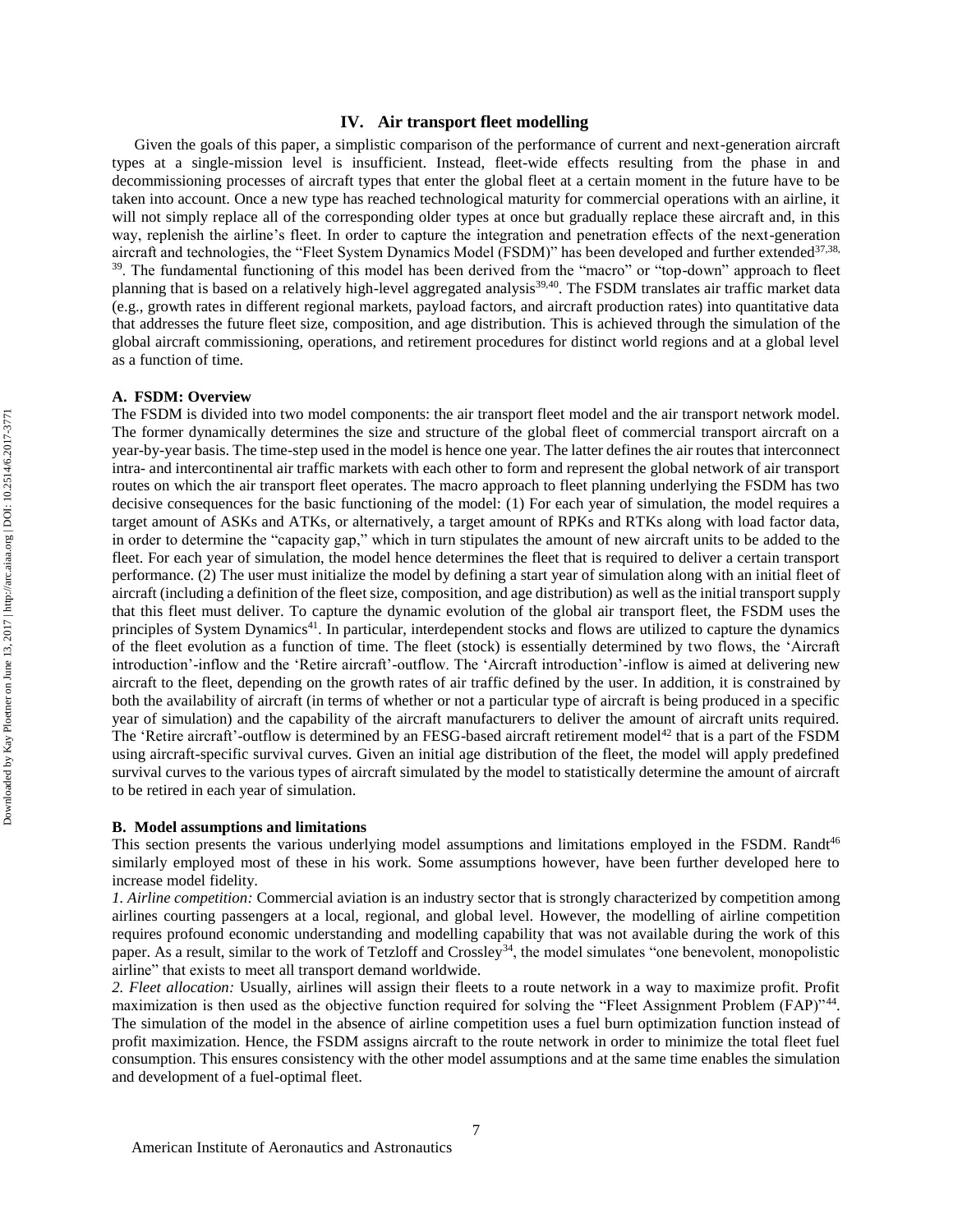*3. Representation of the global air transport fleet:* Almost 200 different types of aircraft were part of the global air transport fleet that contributed to the total transport supply in  $2008^{13}$ . Including all types would lead to a very high degree of complexity of the FSDM. Therefore, to keep complexity within manageable limits, the model defines nine distinct aircraft categories to represent the global fleet in 2008. New aircraft programmes up to the year 2050 can be added indefinitely as separate aircraft categories.

*4. Representation of the global route network:* More than 37,000 different O-D pairs formed the global network of air routes in 2008<sup>45</sup>. Again, representing the entire set of O-D pairs in the FSDM would lead to a significant degree of complexity of the model that would make its handling very difficult. Therefore, the FSDM fundamentally defines six global regions (Africa, Asia, Europe, Latin America, North America, and the Middle East) that together form twentyone intra- and interregional connections referred to as 'routes'<sup>46</sup>. These routes establish the simulated global air transport network. Three distinct stage lengths and their route specific distribution are furthermore employed to characterize each route. To initialize the FSDM, statistical analyses of the OAG database were conducted to supply a definition of the aircraft categories and route-specific stage lengths. During the simulation of the subsequent years, the stage lengths are considered to be constant over time.

5. Further model limitations: In its current version<sup>46</sup>, the FSDM features four additional methodological limitations that decrease the model accuracy. (1) First the user has to define the utilization characteristics of each aircraft category. (2) The FSDM always retires aircraft on a statistical basis, regardless of the current situation of aircraft demand. (3) The FSDM does not support the modelling of temporary aircraft storage that airlines undertake in reality during short periods of economic decline in order to adapt their transport capacities accordingly. On the one hand, integrating the above capabilities into the FSDM would certainly increase the overall model accuracy (and equally raise the model complexity by the same degree). On the other hand, a validation of the current version of the model (not presented in this paper) revealed that even without these capabilities, the FSDM is very well capable of determining a realistic development of the global air transport fleet.

#### **C. User input data required**

The FSDM requires a range of input data that have to be supplied by the user in order to enable the proper functioning of the model<sup>46</sup>. The *target year of simulation* stipulates the final year of the fleet simulation. *Current aircraft production capacities* define the number of aircraft with which the types of the initial fleet are produced. *Nextgeneration aircraft data* define which types of aircraft will enter the fleet in the future. The user must provide the full range of aircraft data including performance and utilization data, and survival curves. *Next-generation aircraft production capacities* define the number of aircraft with which the future types are produced. *Regional market growth factors* define the year-on-year change of the RPKs and RTKs in each one of the 21 route groups between 2008 and the target year of simulation<sup>46</sup>.

## **D. Aircraft performance modelling**

Aircraft performance modelling is a core capability of the FSDM. The performance modelling tool employed in the FSDM utilises the aircraft performance model (APM) that is fundamentally based on the Base of Aircraft Data (BADA) that has been created and is now being maintained and distributed by Eurocontrol<sup>37</sup>. Over the last years, BADA has become a widely utilized and recognized APM in the international scientific community. Today, it can certainly be considered as a standard tool for performance simulation purposes of civil aircraft. Response surfaces of the BADA APM have been used in the FSDM to primarily determine the fleet-wide fuel consumption and CO<sup>2</sup> emission quantities. The model can also calculate further emission substances like NO<sub>x</sub>, CO, and unburned hydrocarbons, provided that adequate data is available (e.g., supplied by the ICAO Aircraft Engine Emissions Databank). The model then determines the quantities of these substances through the "Boeing Fuel Flow Method 2"<sup>46</sup>. Next-generation aircraft that are not officially captured by the BADA database are simulated by target mission performance (i.e., fuel burn in particular) enhancements.

## **III. Reference air-traffic-growth scenario and future fleet inventory**

#### **A. Market forecasts considered**

In order to derive air traffic growth rates for a future reference scenario, industry growth data forecast<sup>25</sup> were used up to the year 2035. From 2035 onwards, a constant growth rate was assumed.

#### **B. Fleet inventory**

To estimate the fuel- and emissions-reduction potential of the next-generation aircraft types under different technology-improvement scenarios (i.e., by varying the fuel efficiency improvements associated to each next-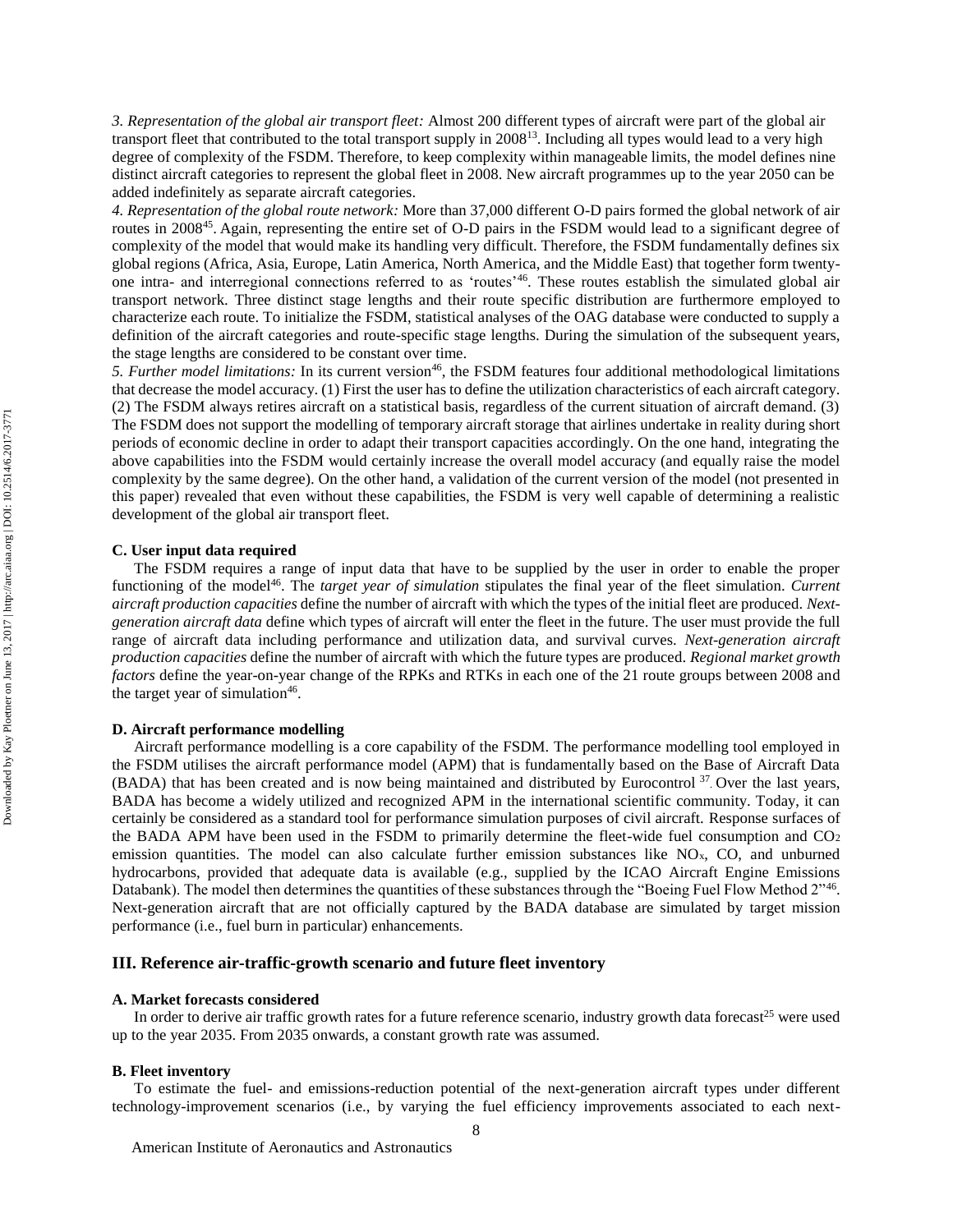generation aircraft type), today's air transport fleet was reduced to nine representative aircraft categories, in which each one of the categories is represented by a typical aircraft type. The assignment was done on an ASK/ATK-share basis for each category. The nine aircraft categories comprise two different types of freighters (mid- and long-range freighters), four clusters for different twin-aisle long-range aircraft, and three single-aisle categories, of which two are powered by a turbofan and one by a turboprop propulsion system.

## **IV. Aircraft fleet level results of technological and operational scenarios**

Based on the results up to the year  $2025^{23}$ , a baseline and three overall emission reduction scenarios -namely *Conservative*, *Ambitious* and *Radical*- were calculated taking new aircraft programs (Case 1.1-1.3), aircraft production ramp-ups (Case 2.1-2.3), increased aircraft productivities (Case 3.1-3.3), change of regional RPK growth rates (Case 4) and aircraft retrofit technologies (Case 5) into account. A full list of considered cases in each of the scenarios can by found in Table 2. For the Baseline scenario, no new aircraft programs with reduced fuel burns are introduced after 2017 (see also Figure 1). Based on forecasted production rates for cluster 2 to 9 (see Annex 1), production rates after year 2020<sup>34</sup> follow the growth rates from the industry forecast<sup>25</sup> and seat loadfactors will linearly increase from 80.2% in 2015<sup>36</sup> to 95% in 2050.

The *Conservative* scenario consists of shortfalls in fuel burn reductions compared to SRIA goals, status-quo production ramp-ups and increase of aircraft productivity within six years.

The *Ambitious* scenario consists of shortfalls in fuel burn reductions compared to SRIA goals before 2035, production ramp-ups and increase of aircraft productivity within three years as well as retrofit solutions for current inservice aircraft fleet.

The *Radical* scenario consists of new aircraft programs meeting the SRIA goals until 2050, production ramp-ups and increase of aircraft productivity within only one year, reduction of regional RPK growth rates to 50% assuming a stronger shift from air to ground on a regional level, as well as retrofit solutions for current in-service aircraft fleet.

Besides the consolidated three scenarios, each case inside each scenario was consecutively calculated and a summary of all simulations in each of the scenarios as well as considered cases are shown in Table 2.

#### **Table 2. Summary of technological and operational cases for** *Conservative, Ambitious* **and** *Radical* **scenarios**

| <b>Scenarios:</b> Conservative                                                                                                                                                                                 |  |   |                          |                |                   | Ambitious                   |                 |   |             |              | Radical      |              |                             |
|----------------------------------------------------------------------------------------------------------------------------------------------------------------------------------------------------------------|--|---|--------------------------|----------------|-------------------|-----------------------------|-----------------|---|-------------|--------------|--------------|--------------|-----------------------------|
| Cases: 1 2 3                                                                                                                                                                                                   |  |   |                          | $\overline{4}$ | $1\quad 2\quad 3$ |                             | $\overline{4}$  | 5 |             |              |              |              | 1 2 3 4 5 6                 |
| Case 1.1: -43% fuel burn of all new aircraft with EIS between 2020 and 2035, -60% fuel burn of all new aircraft with EIS<br>between 2035 and 2050                                                              |  |   |                          |                |                   |                             |                 |   | X           | $\mathbf{x}$ | $\mathbf{x}$ | $\mathbf X$  | $X \mid X$                  |
| Case 1.2: -22% (~50% shortfall due to no new A/C programs) fuel burn of re-engined, re-winged A/C between 2020 and 2035,<br>-60% fuel burn of all new aircraft with EIS between 2035 and 2050                  |  |   |                          |                |                   | $X$ $X$ $X$ $X$             |                 |   |             |              |              |              |                             |
| Case 1.3: -22% (~50% shortfall due to no new A/C programs) fuel burn of re-engined, re-winged A/C between 2020 and 2035,<br>-48% (~20% shortfall) fuel burn of all new aircraft with EIS between 2035 and 2050 |  |   | $X \mid X \mid X \mid X$ |                |                   |                             |                 |   |             |              |              |              |                             |
| Case 2.1: New aircraft programs with ramp-up timelines of 6 years                                                                                                                                              |  |   | $X$ $X$ $X$ $X$          |                |                   |                             |                 |   |             |              |              |              |                             |
| Case 2.2: New aircraft programs with ramp-up timelines of 3 years                                                                                                                                              |  |   |                          |                |                   | $X$   $X$   $X$   $X$   $X$ |                 |   |             |              |              |              |                             |
| Case 2.3: New aircraft programs with ramp-up timelines of 1 year                                                                                                                                               |  |   |                          |                |                   |                             |                 |   | $\mathbf X$ | X            | $\mathbf{x}$ |              | $X$ $X$ $X$                 |
| Case 3.1: Increase of average load factor to 95% until 2025                                                                                                                                                    |  | X | $X \mid X$               |                | $\mathbf{X}$      |                             | $X$ $X$ $X$     |   |             | X            | X            | $\mathbf{x}$ | $\mathbf X$<br>$\mathbf{x}$ |
| Case 3.2.A: Increase of average number of installed seats by 10% from 2017 within 6 years                                                                                                                      |  |   | X                        | $\mathbf{x}$   |                   |                             |                 |   |             |              |              |              |                             |
| Case 3.2.B: Increase of average number of installed seats by 10% from 2017 within 3 years                                                                                                                      |  |   |                          |                |                   |                             | $X$   $X$   $X$ |   |             |              |              |              |                             |
| Case 3.2.C: Increase of average number of installed seats by 10% from 2017 within 1 year                                                                                                                       |  |   |                          |                |                   |                             |                 |   |             |              | $\mathbf{X}$ |              | $X$ $X$ $X$                 |
| Case 3.3.A: Increase of average aircraft utilization by 10% from 2017 within 6 years                                                                                                                           |  |   |                          | X              |                   |                             |                 |   |             |              |              |              |                             |
| Case 3.3.B: Increase of average aircraft utilization by 10% from 2017 within 3 years                                                                                                                           |  |   |                          |                |                   |                             | $X \mid X$      |   |             |              |              |              |                             |
| Case 3.3.C: Increase of average aircraft utilization by 10% from 2017 within 1 year                                                                                                                            |  |   |                          |                |                   |                             |                 |   |             |              |              |              | $X$ $X$ $X$                 |
| Case 4: Reduction of regional RPK growth rates (e.g. inside EU, USA and Asia) of 50%                                                                                                                           |  |   |                          |                |                   |                             |                 |   |             |              |              |              | $X \mid X$                  |
| Case 5: Application of retrofit solution for in-fleet aircraft from 2008 until last retired A/C from initial fleet                                                                                             |  |   |                          |                |                   |                             |                 | X |             |              |              |              | $\mathbf X$                 |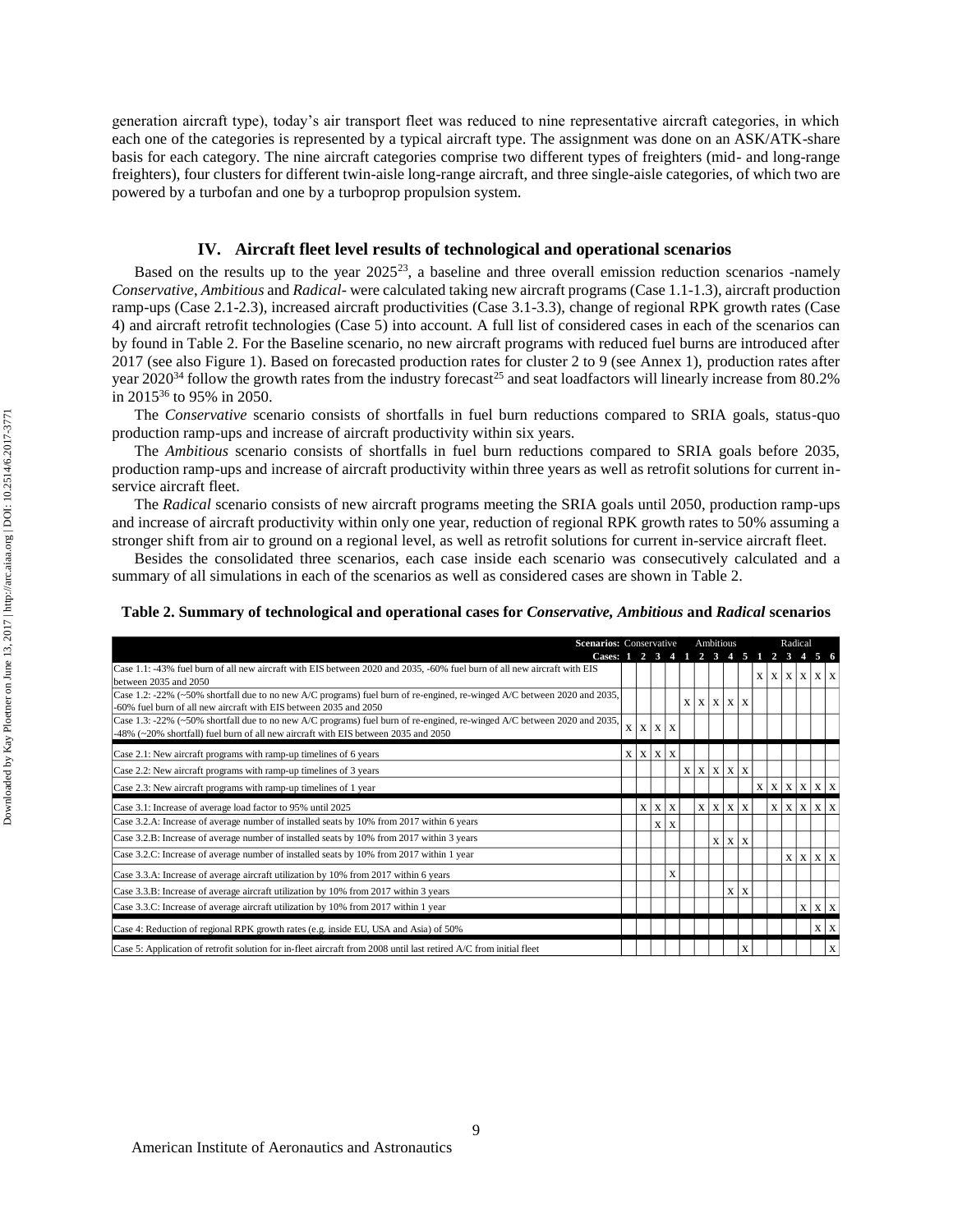As shown in Figure 2, the introduction of new aircraft programms with lower fuel burn (-22 % in 2020-2035 and -48% in the timeframe 2035-2050) show a significant reduction on fleet level fuel burn for the *Conservative 1* scenario compared to the *Baseline* after 2035. With rising aircraft productivity by increasing loadfactors (*Conservative 2-4*) and average number of installed seats (*Conservative 3-4*) a further decrease of growth of fleet level fuel consumption after the year 2020 can be observed. These modelled improvements lead to a decrease of fleet level fuel burns in the years 2024-2025. After 2025, modelled aircraft productivity enhancements reach their maximum, hence fleet level fuel burns start to rise again. Aircraft utilisation increase (*Conservative 4*) does not result in major fleet level fuel burn improvements because the fleet model retirements are based on static survival curves, hence the model does not consider shorter aircraft lifetimes due to higher utilisation. However, the number of required aircraft is reduced by -10 %. A similar impact of aircraft productivity enhancements could be observed for the *Ambitious* and *Radical* scenarios. The *Conservative 1* and *Conservative 2* scenarios resulted in similar fleet level fuel burn values due to same target load factors in 2050.

Comparing the *Conservative 1-4* with the *Baseline* scenarios, fleet level fuel burns in 2050 can be reduced by -40 % (*Conservative 1*) up to -45 % (*Conservative 4*). Comparing the 2050 results with 2008, fleet level fuel burns will increase by a factor of 4.5 for the *Baseline*, 2.7 for *Conservative 1* and 2.5 for *Conservative 4* scenario.

Comparing cumulative fleet-level fuel burns from year 2008 to year 2050 (see Figure 3), the introduction of new aircraft programs will lower cumulative fleet-level fuel burn by -17 %. This reduction shows significantly the slowing effect of market penetration of lower fuel burn technologies and aircraft programs on global fleet level. The increase of loadfactor further reduces cumulative fleet level fuel burns by additional -5 %, an increase of installed seats further reduces cumulative fuel burns by another -2 %. As mentioned before, aircraft utilisations does not show significant fuel burn reduction potential. In total *Conservative 4* delivers a -25 % lower cumulative fleetlevel fuel burn compared to the *Baseline*.

Comparing cumulative fleet-level fuel burns for the *Ambitious 1* to *5* (see Figure 4), the introduction of new aircraft programs will lower cumulative fleet-level fuel burn by -22 %. Comparing it with the *Conservative 1*, the slowing effect of market penetration of lower fuel burn technologies and aircraft programs on global fleet level even with more ambitious production ramp-ups of only three years until full production can be observed. The increase of loadfactor further reduces cumulative fleet level fuel burns by additional -6 %, an increase of installed seats further reduces cumulative fuel burns by another -2 %. The application of retrofit solutions for in-fleet aircraft from 2008 with a full market penetration until 2025 will



**Figure 2: Fleet-level fuel burn from 2008 to 2050 for**  *Baseline* **and** *Conservative 1-4* **scenarios**



**to 2050 of** *Conservative 1-4* **relative to** *Baseline*



**Figure 4: Cumulative fleet-level fuel burns from 2008 to 2050 of** *Ambitious 1-5* **relative to** *Baseline*

American Institute of Aeronautics and Astronautics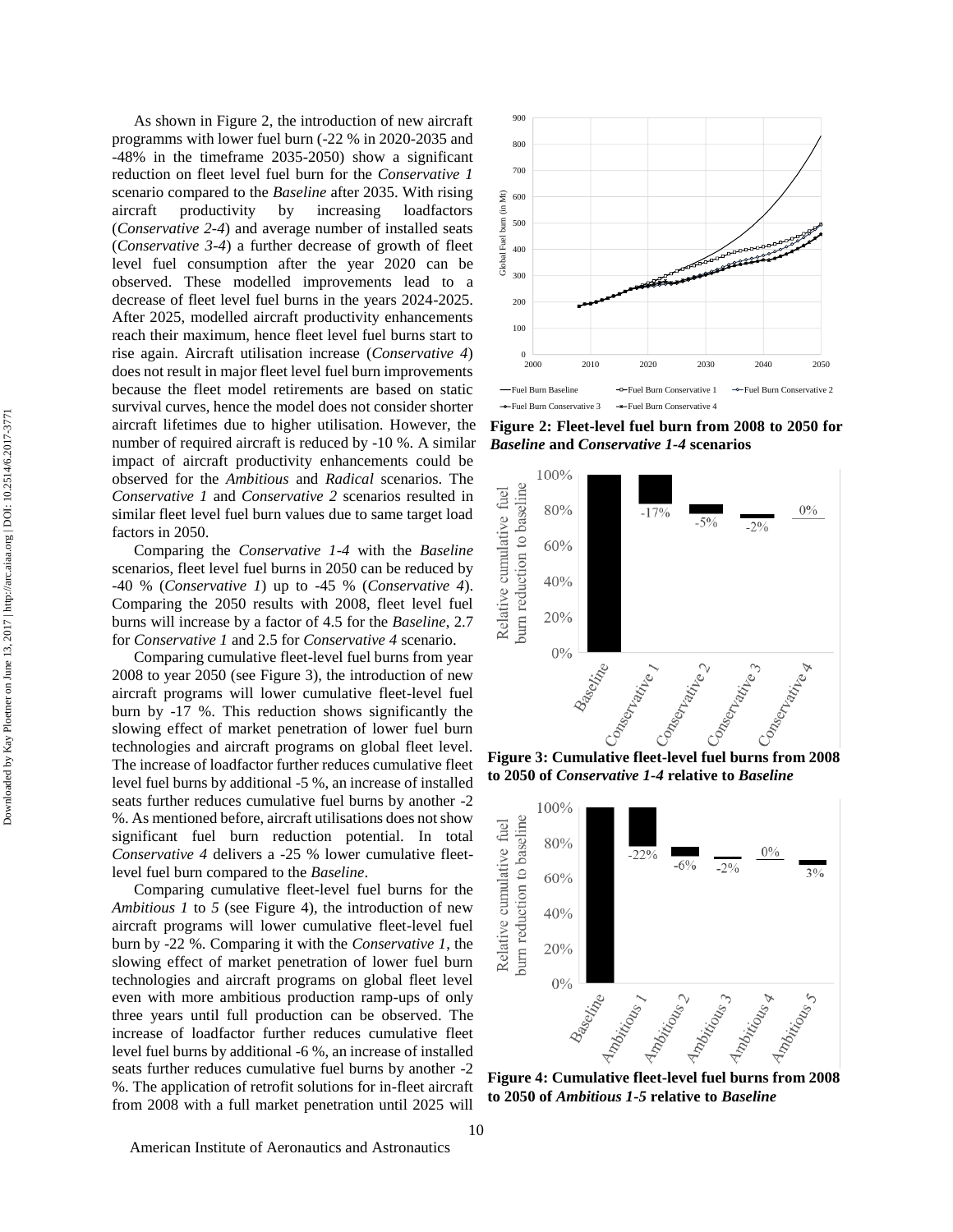reduce the cumulative fleet-level fuel burns by another -3 %. In total, *Ambitious 5* delivers a -31% lower cumulative fleet-level fuel burn compared to the *Baseline*.

Finally comparing cumulative fleet-level fuel burns for the *Radical 1* to 6 (see Figure 5), following the SRIA fuel burn reduction goals together with radical aircraft production ramp-ups of one year lower cumulative fleetlevel fuel burn by -27 %. Similar to *Conservative* and *Ambitious* scenarios, the slowing effect of market penetration of lower fuel burn technologies and aircraft programs on global fleet level even at radical production ramp-ups limits the effectiveness of fleet-level fuel burns.

The increase of loadfactor further reduces cumulative fleet level fuel burns by additional -6 %, an increase of installed seats further reduces cumulative fuel burns by another 1%. As mentioned before, aircraft utilisation increase does not show additional fuel burn saving potentials (*Radical 4*). Halving the RPK growth rates for the North American, European and Asian region leads to a



**to 2050 of** *Radical 1-6* **relative to** *Baseline*

further decrease of cumulative fleet-level fuel burns of another -6 %. The application of retrofit solutions for in-fleet aircraft from 2008 with a full market penetration until 2025 will reduce the cumulative fleet-level fuel burn by another -3 %. In total, *Radical 6* delivers a -43 % lower cumulative fleet-level fuel burn compared to the *Baseline*.

Comparing the scenarios with the lowest fleet-level fuel burns like *Conservative 4, Ambitious 5* and *Radical 6* with the Baseline as well as with the ATAG targets (as shown in Figure 6), it can be seen that even for the *Radical 6* scenario a negative fleet-level fuel burn year-over-year change cannot be achieved. Only a carbon neutral-growth until 2050 can be almost achieved in case of the *Radical 6* scenario. However, delivering new aircraft programs with an average fuel burn reduction of -43 % covering all current market segments from regional turbo-prop to large longrange aircraft until 2035 and -60 % fuel burn consumptions between 2035 and 2050, will greatly challenge the aviation industry. Therefore, even with these technology improvements, significant operational improvements as well as reduction of RPK growth rates will not fullfill the ATAG 2050 goals. Therefore, alternative fuels are required to limit fleet-level fuel burn to meet the ATAG 2050 goals for the given RPK growth until year 2050.



**Figure 6: Fleet-level fuel burn of** *Baseline, Conservative 4, Ambitious 5, Radical 6* **and ATAG targets from year 2008 to year 2050.**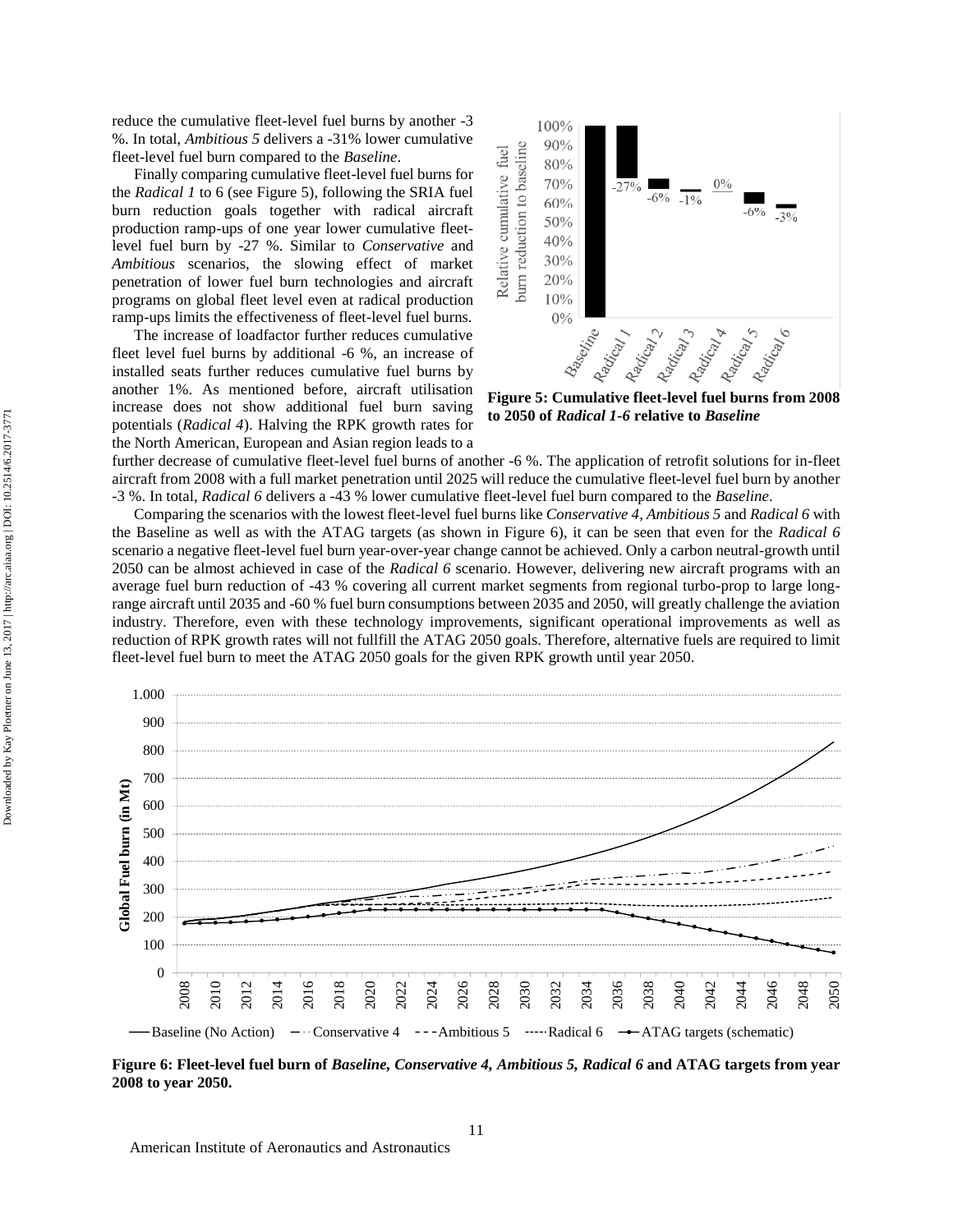#### **V. Conclusion and Outlook**

Simulating the impact of new aircraft programs with lower fuel consumptions together with aircraft production ramp-ups, increased aircraft productivities, change of regional RPK growth rates and aircraft retrofit technologies led to fifteen different scenarios. New aircraft technologies together with up to radical ramp-up timelines might lower fleet-level fuel burn until year 2050 between -17 % to -27 %. Increasing aircraft productivity by increasing loadfactors, installed seats and increased aircraft utilisation further reduce fleet-level fuel burn until year 2050 of -7 % to -8 %. The application of retrofit solutions for in-fleet aircraft can reduce the fleet-level fuel burn until year 2050 of around -3 %. Halving regional RPK growth rates might lead to fleet-level fuel burn reductions of around -6 % until year 2050.

Comparing the cumulative fleet-level fuel burns for the *Baseline*, *Conservative*, *Ambitious*, *Radical* with the ATAG goals from 2008 to 2050, none of these fifteen scenarios is able to fulfil the ATAG long term goal of a -50 % reduction global emission reduction compared to the year 2005.

The emission of the *Baseline* scenario exceeds the ATAG goal in 2050 by a factor of 11.7. The *Conservative 4* scenario exceeds the goal by a factor of 6.4 and 5.1 for *Ambitious 5* scenario. Even for the most stringent scenario (*Radical 6*), fleet-level fuel burn exceeds the ATAG goals by a factor of 3.8.

Comparing the cumulative fleet-level fuel burn results of the scenarios with the ATAG goals, in the *Baseline* scenarios, 2.2 times more fuel is consumed. For the *Conservative 4* scenario, the factor is 1.6. The *Ambitious 5* scenario delivers 1.5 times higher cumulative fuel burn values. Even the stringent *Radical 6* scenario exceeds the emission by a factor of 1.3 compared to the ATAG goals. Therefore, even more radical aircraft technologies and morphologies with higher  $CO_2$  emissions reduction potential with EIS well before 2050, lower RPK growth rates or renewable, "drop-in" fuels, offering substantially smaller CO2 footprints compared to conventional jet fuel have to be considered to fill this gap.

## **References**

- 1 ICAO data, Facts and Figures, URL: http://www.icao.int/sustainability/Pages/FactsFigures\_WorldEconomyData.aspx, last cited: 26.08.2016
- <sup>2</sup>Airbus, 2012. Global Market Forecast 2012-2031: Navigating the Future.
- <sup>3</sup>Airport Council International (ACI), 2009. Global Traffic Forecast 2008-2027 Edition 2009
- <sup>4</sup>Boeing, 2012. Current Market Outlook 2012-2031.
- <sup>5</sup>DKMA, 2013. Traffic Forecast Advisory Services 20 Year Outlook
- <sup>6</sup>Embraer, 2012. Market Outlook 2012-2031.
- 7 International Civil Aviation Organization (ICAO), 2010. Aviation Outlook Environmental Report 2010
- <sup>8</sup>International Civil Aviation Organization (ICAO), 2007. Outlook for Air Transport to the Year 2025.
- <sup>9</sup>Marketing Group of Japan Aircraft, 2011. Worldwide Market Forecast For Commercial Air Transport 2011-2030

<sup>10</sup>Rolls Royce, 2009. Market Outlook 2009 – Forecast 2009-2028

- <sup>11</sup>Teyssier, N. (ICAO), 2012. ACI Airport Statistics and Forecasting Workshop Aviation Statistics & Data: A Vital Tool for the Decision Making Process. Presentation.
- $12$ Teyssier, N. (ICAO), 2012. 37<sup>th</sup> FAA Aviation Forecast Conference Global Air Transport Outlook. Presentation.
- <sup>13</sup>HSBC Global Research, 2012, The World in 2050- From the Top 30 to the Top 100
- <sup>14</sup>ICAO, Environmental report 2013. Aviation and climate change, International Civil Aviation Organization, Montreal, Canada, 2013.
- <sup>15</sup>IATA, A global approach to reducing aviation emissions. First stop: Carbon-neutral growth from 2020, International Air Transport Association, Montreal, Canada, 2009.
- <sup>16</sup>ATAG, The right flightpath to reduce aviation emissions, Air Transport Action Group, Durban, South Africa, 2011.
- <sup>17</sup>European Union, Flightpath 2050 Europe's vision for aviation.
- <sup>18</sup>NASA Environmentally Responsible Aviation, "N+2 Advanced Vehicle Concepts NASA Research Announcement (NRA)", 2010
- <sup>19</sup>Advisory Council for Aeronautical Research in Europe (ACARE), "European Aeronautics: A Vision for 2020", January 2001
- <sup>20</sup>Muller, R. (ASD AeroSpace and Defence Industries Association of Europe), "ACARE Goals (AGAPE) Progress Evaluation", Project Final Report Publishable Summary, Support Action Funding Scheme, Proposal No. 205768, European Commission Directorate General for Research and Innovation, June 2010
- <sup>21</sup>Aviation Week, Operators Reporting Positive 787 Fuel-Burn Results, URL: http://aviationweek.com/awin/operators-reporting positive-787-fuel-burn-results, last cited: 26.08.2016
- <sup>22</sup>Airbus A350 XWB Family Website URL: http://www.airbus.com/aircraftfamilies/passengeraircraft/a350xwbfamily/, last cited: 26.08.2016
- $23$ Randt N.P., Jessberger C., Ploetner K.O., Estimating the Fuel Saving Potential of Commercial Aircraft in Future Fleet-Development Scenarios; AIAA Aviation 2015 Conference, Dallas, USA, 2015

<sup>24</sup>MTU Aero Engines, Product Leaflet PW1000G

<sup>25</sup>Boeing, Boeing Current Market Outlook 2015-2034

American Institute of Aeronautics and Astronautics